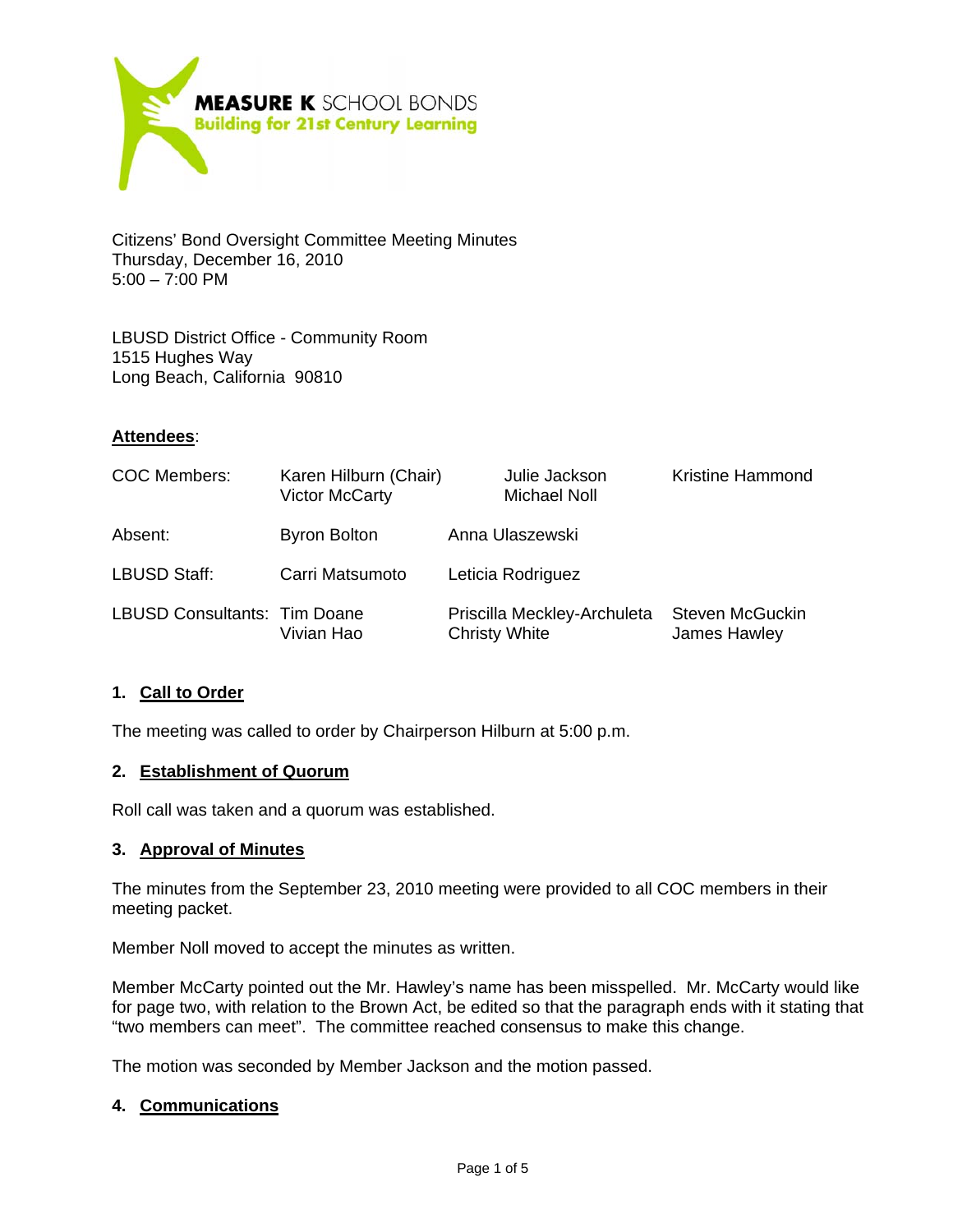Chairperson Hilburn shared concerns brought to her attention by senior citizens, which she forwarded to Ms. Matsumoto. Members agreed to have any future question submitted in written format.

Ms. Matsumoto introduced Vivian Hao, who has been hired as the Measure K Communications Coordinator. Ms. Hao has published and distributed the first edition of a newsletter, which will be distributed at public libraries, district offices and schools, and will also be available on the web page. She is working on a fact sheet for each project as well as working on revising the website, to make it more user-friendly.

Member Jackson inquired about a press release. Ms. Matsumoto will work with Ms. Hao on the timing of the release.

Member Hammond stated that she would love to see Ms. Hao reach out to the schools, possibly through the PTAs. Ms. Hao said that the newsletter had been included in the school bulletin and that it is available in PDF format.

## **5. Public Comment**

None.

### **6. Old Business**

Ms. Matsumoto stated that the agenda order would be changed slightly so that the audit report could be presented earlier.

## **2009-2010 Measure K Performance Audit Draft Report**

Before Christy White presented the Performance Audit Report, these questions came up:

Member Noll agrees with the report to keep the monies separate. He questioned the transfers from Proposition K to Proposition A in 2009. It's rather confusing.

Mr. Doane explained that you need to look at the project budget in its entirety, as there are different funding sources. He noted that there were some contracts entered into prior to Measure K being passed, under Measure A, and some of those contracts are associated with these projects that fall under Measure K.

Mr. Doane also clarified that they are not transferring physical money between Measures, as they need to keep the funding sources true, for accounting purposes. What the report shows are the contracts entered into under Measure A and when the expenditures are incurred. It's actually a reallocation of funds, not transfers.

Ms. Matsumoto stated that with some contracts, it's alright to either use Prop. A or Prop. K, as they are trying to close out Proposition A. Certain criteria needs to be met, however:

- $\checkmark$  this is determined collectively as a team
- $\checkmark$  the amount left to cover is under \$20 million
- $\checkmark$  this is seen with several bond programs, especially at the tail end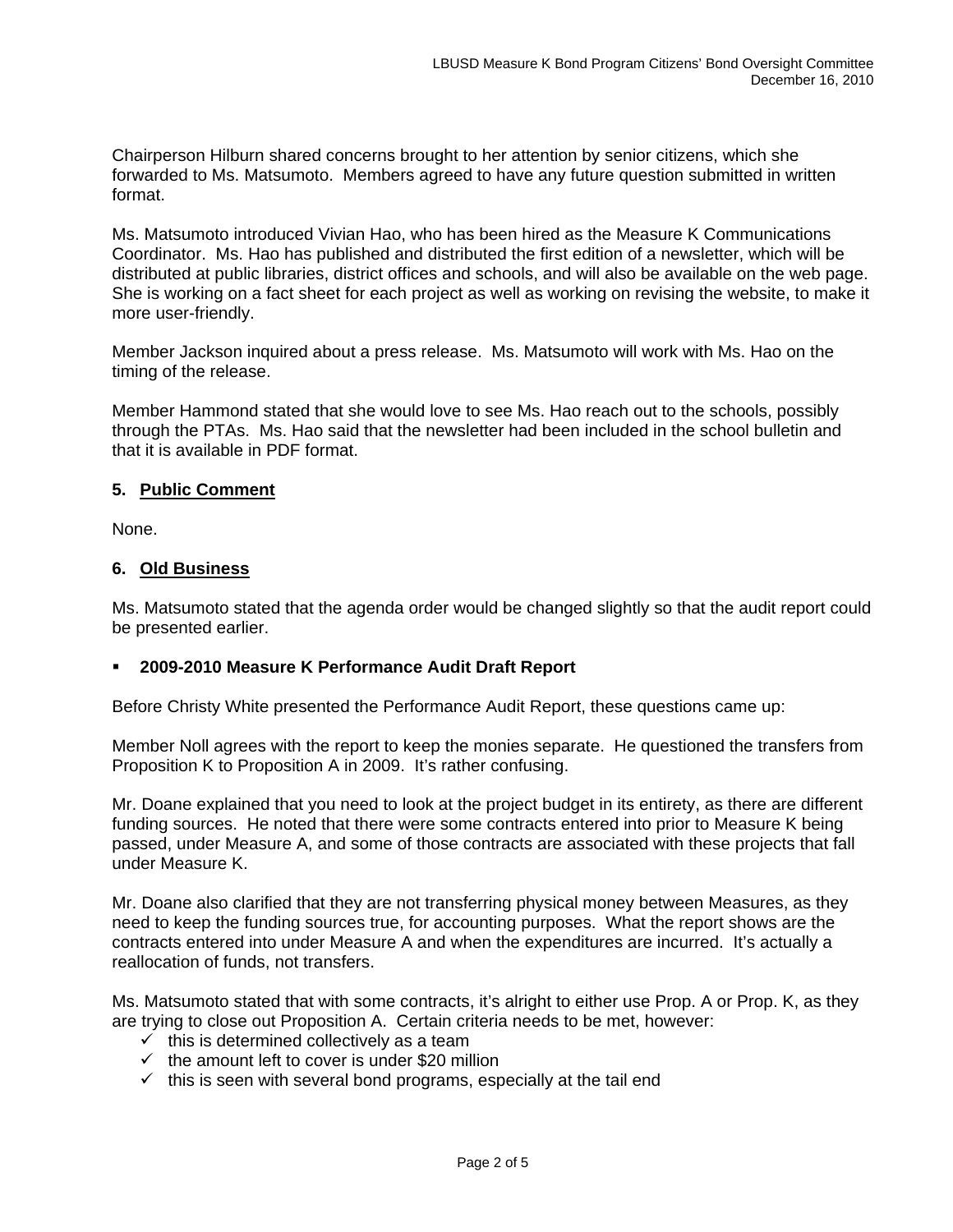Chairperson Hilburn thanked Mr. Noll for this great question.

Christy White and James Hawley, with Christy White Accountancy, presented the Financial Audit and the Performance Audit for Measure K.

Ms. White shared that for the Financial Audit, they reviewed the expenses charged to Measure K only, through June 30, 2010. It was found that all the expenditures were allowable and were fairly presented. The review of the financial statements showed that most of the money was spent in planning. They did heavy testing on actual expenditures and found that no salaries or indirect costs had been charged.

Member McCarty asked how it would be handled if the interest rates go up.

Mr. Hawley replied that although this is certainly a possibility, it really isn't a concern, as most state counties in the state of California are short on maturities.

Discussion was held regarding utilizing/showing a certain percentage of Measure K funds towards Facilities' staff who work with the projects.

Ms. White finalized by stating that they followed governmental audit standards for internal controls and reporting. Overall, no instances of non-compliances were found. They did have some internal control recommendations, which are insignificant.

Mr. Hawley reviewed the Measure K Performance Audit, which was given an unqualified opinion on compliance. They noted some good practices, which are described in the report. Although there are opportunities for improvement, in general, they have sound internal controls. A site walk was conducted on the new Middle School #1 project and all expenditures were found to be permissible.

Mr. Hawley went over the Findings, which include separating Measure K and Measure A expenditures on the reports that are presented to the Oversight Committee. Another finding was that payroll charges are permissible, as per the Bond language, for management to oversee the Bond program. Discussion was held regarding charging personnel charges against Measure K. An additional finding was that the District's internal audit structure could be more involved. Finally, the report encourages staff and contractors to make the best use of the Fraud Hotline.

Chairperson Hilburn thanked Ms. White and Mr. Hawley for their time and patience in explaining the reports.

## **7. Staff Reports**

#### **Measure K Bond Program Update**

#### GTE SITE

Ms. Matsumoto highlighted the progress of the project. The anticipated opening of the school is now September 2012 due to construction delays, redesign issues, weather and soil remediation efforts. They are at approximately 45-50% of the construction progress.

Ms. Matsumoto is excited to report that this will be a test pilot of a paperless initiative. A committee has been established to make this a reality at the school.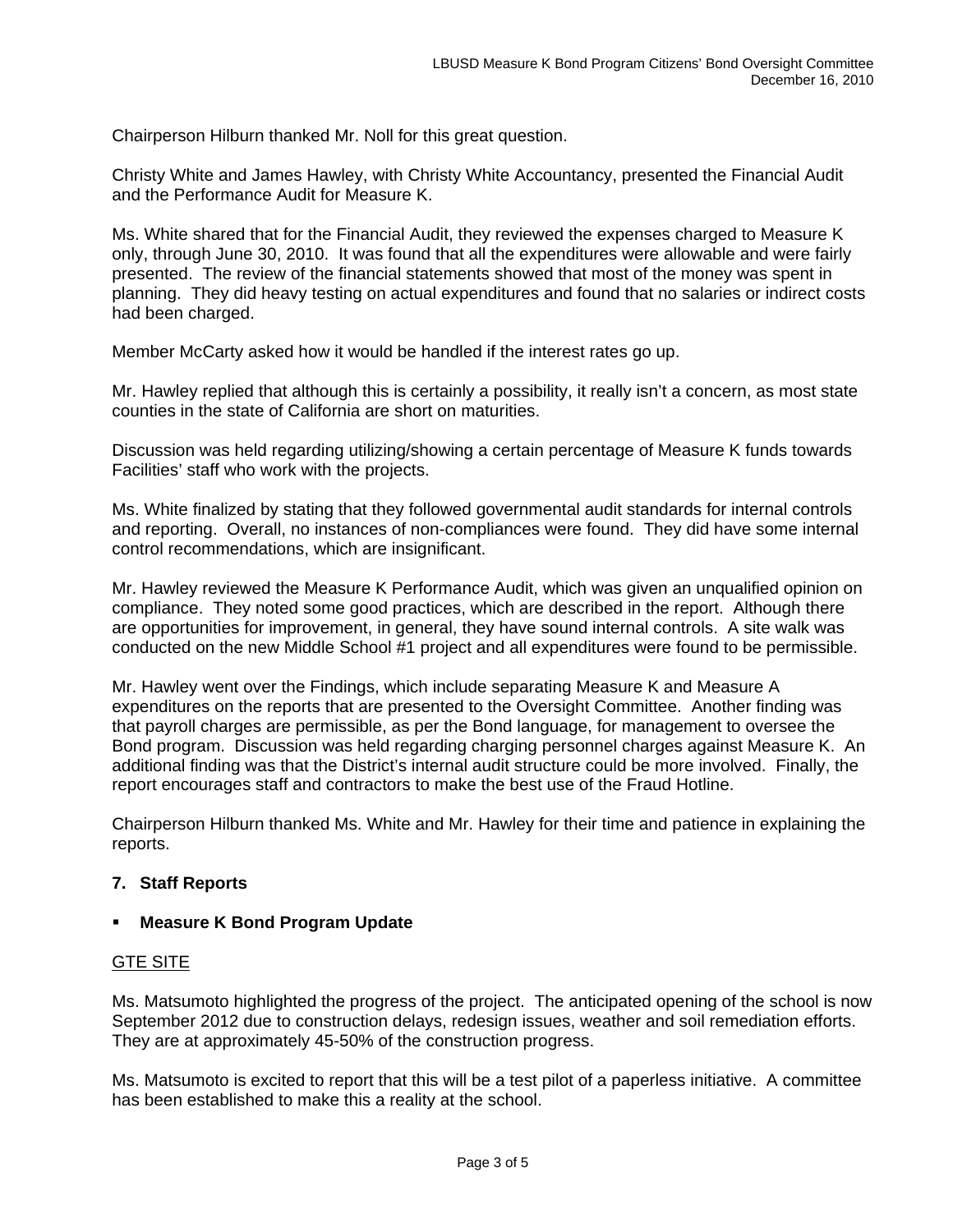Member Noll inquired about the overage on the consultant charges. Mr. Doane responded that the consultant and legal fees had not been previously budgeted. Ms. Matsumoto added that there have also been some unforeseen issues relative to the design and soil remediation.

# ECATS

Ms. Matsumoto stated that they are still waiting on grant funding for two of the three applications, as there are currently no state funds available. Demolition and abatement work was started in November. She stressed that for public safety reasons, there is no use of the site any longer.

Chairperson Hilburn shared that she had been asked if there had been any problems or issues with the unions. Ms. Matsumoto replied that not so far.

The actual start of the construction is slated for May 2011. The targeted school opening date is September 2013.

## **OTHER**

Member Jackson inquired about the Cabrillo pool. Will it be regular or Olympic size? Ms. Matsumoto replied that they are still assessing the project. They need to keep the equity issue in mind, as well as the increased anticipated costs. She understands the push in the City as an "Aquatic Town".

Ms. Matsumoto also shared that they have completed the technology updates, using E-Rate funds. They continue to be very busy with various projects throughout the District.

## **Quarterly Financial Update**

Mr. Doane reviewed the Executive Summary, which shows \$1.5 million in interest earnings in addition to \$413,000 in E-Rate funding. He noted increases to the GTE contract, which is funded by the loss revenue account, and the program expenses, which had been underestimated, for the program consultants.

Mr. Doane also reviewed the unallocated project costs. He explained that this is a holding place for "project specific costs" for projects being developed and no budgets have been set up. These will eventually be transferred to the actual project budget.

Member McCarty requested that the \$51 million be identified as "pre-existing debt".

## **8. New Business**

## **Draft COC Annual Report**

The period covered is January to December 2010. A draft should be available for the Committee to review at the meeting in March. Ms. Matsumoto inquired if the same format should be used.

After a discussion, the consensus was for Ms. Matsumoto to write a skeletal framework and then the Committee will adjust and edit as they see fit. Chairperson Hilburn and Member Jackson will meet with Ms. Matsumoto after the new year.